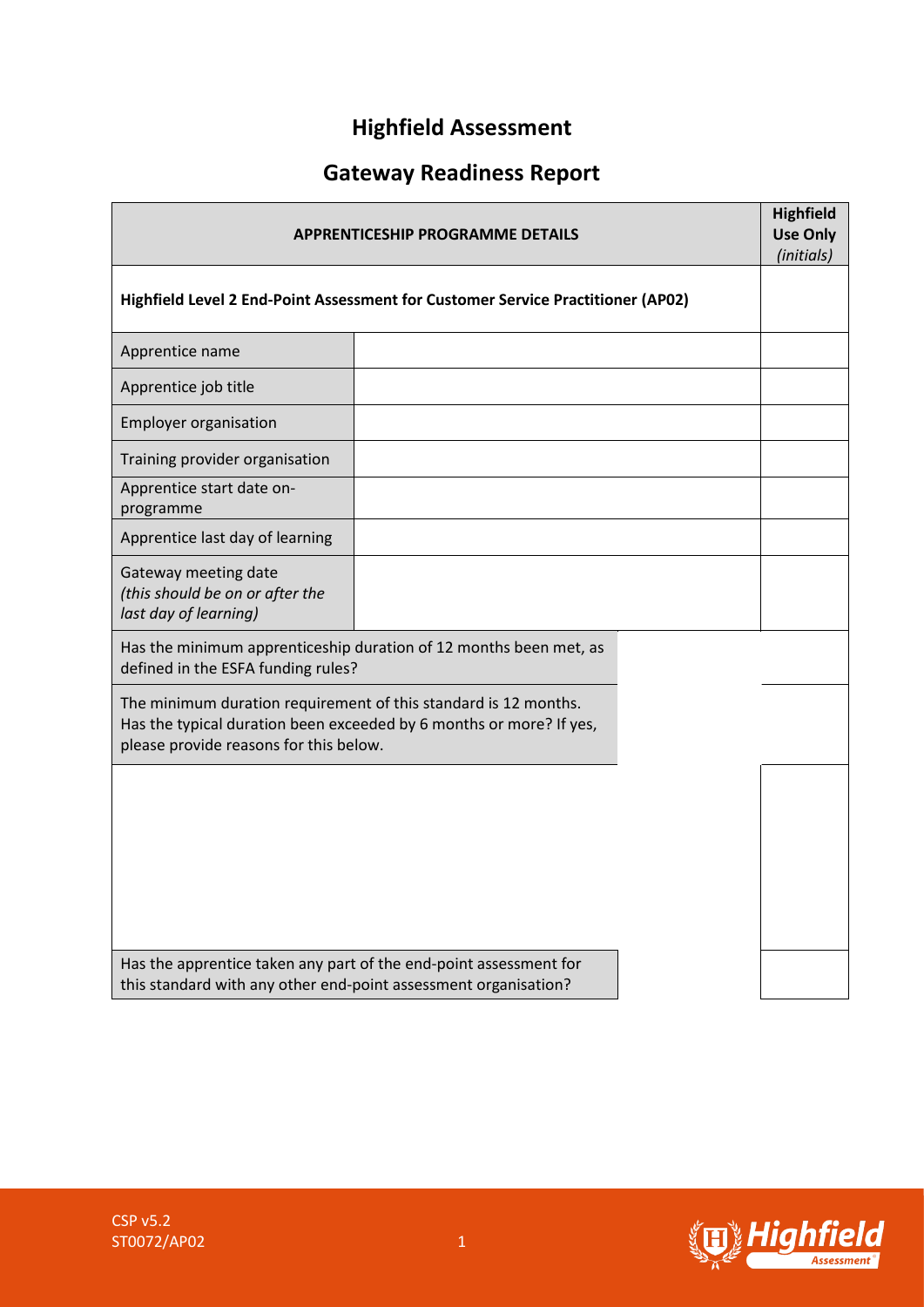| <b>PREREQUISITE REQUIREMENTS</b>   |                               |                                                                      |                                            |  |  |  |
|------------------------------------|-------------------------------|----------------------------------------------------------------------|--------------------------------------------|--|--|--|
| <b>Prerequisite</b><br>requirement | Achieved by the<br>apprentice | <b>Evidence type provided</b><br>(e.g. PLR, certificate, screenshot) | <b>Highfield Use</b><br>Only<br>(initials) |  |  |  |
| Achieved English L1                |                               |                                                                      |                                            |  |  |  |
| <b>Achieved Maths L1</b>           |                               |                                                                      |                                            |  |  |  |
| Attempted English L2               |                               |                                                                      |                                            |  |  |  |
| <b>Attempted Maths L2</b>          |                               |                                                                      |                                            |  |  |  |

| Format of the apprentice showcase |                 |  |  |  |
|-----------------------------------|-----------------|--|--|--|
| <b>Showcase format</b>            | Tick to confirm |  |  |  |
| <b>Presentation</b>               |                 |  |  |  |
| <b>Report</b>                     |                 |  |  |  |

## **GATEWAY REVIEW** The gateway review should be completed by the employer, supported by the training provider, to record how the apprentice has met each of the standard subject areas. This can be discussed through a Q&A, and/or the apprentice may present evidence that can be reviewed during the meeting to show their achievement of the standard. The employer, supported by the training provider, must agree that the apprentice is, in their view, competent in the role and therefore ready to undertake the end-point assessment. This should be recorded in the table below, along with any comments. **Standard area Assessment**<br>**PERIOD: ASSESSMENT ready? Comments** Knowing your customers Understand the organisation Meeting regulations and legislation Systems and resources Your role and responsibility Customer experience Product service and knowledge Interpersonal skills Communication Influencing skills

CSP v5.2 ST0072/AP02 2

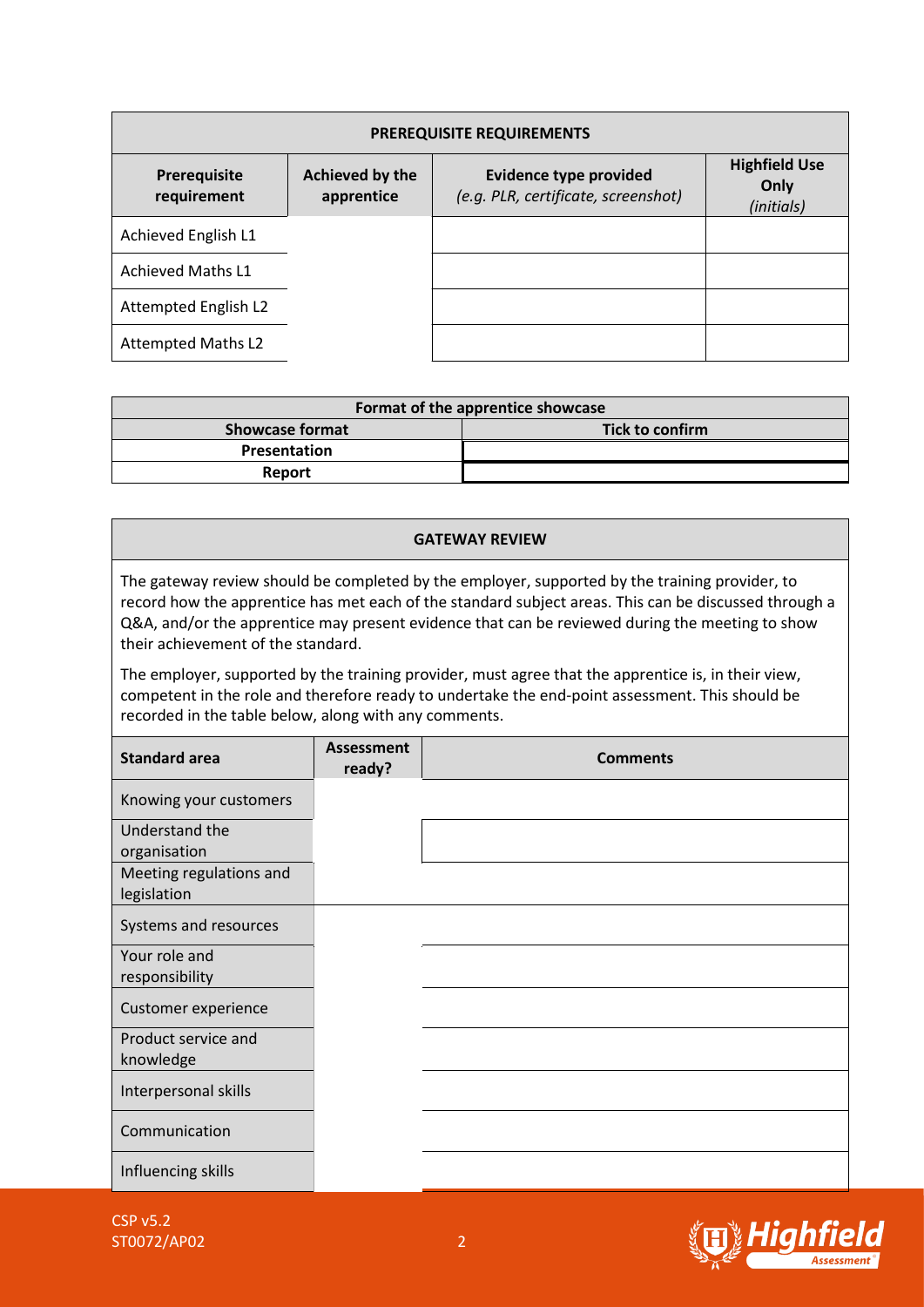| Personal organisation                           |  |
|-------------------------------------------------|--|
| Dealing with customer<br>conflict and challenge |  |
| Developing self                                 |  |
| Being open to feedback                          |  |
| Team working                                    |  |
| Equality                                        |  |
| Presentation                                    |  |
| Right first time                                |  |

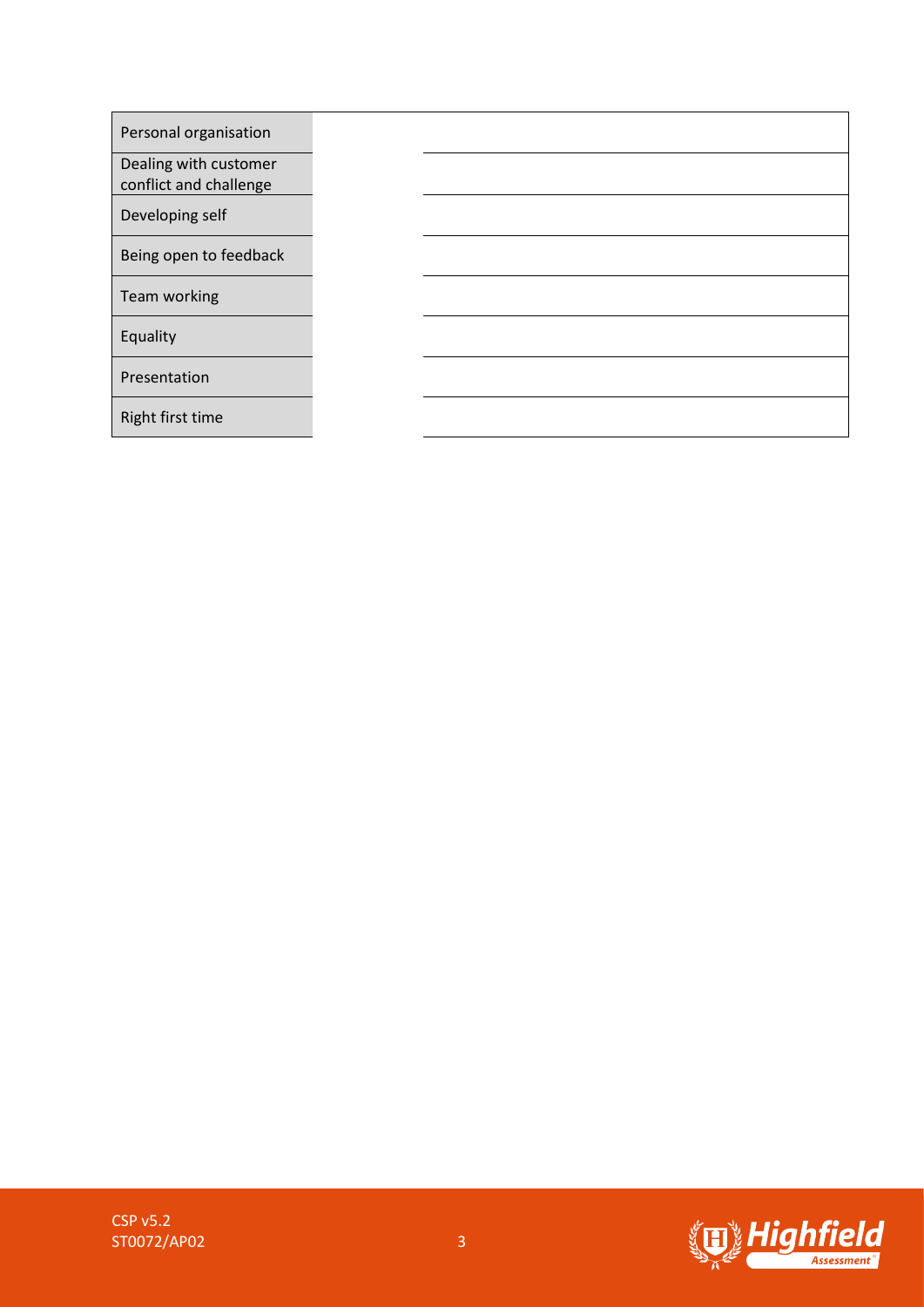### **GATEWAY MEETING OUTCOME**

Should the apprentice not be assessment-ready, a period of additional training and preparation must take place. Following the additional training and preparation, the Gateway Readiness Report must be completed again.

If the apprentice is assessment-ready, the following declaration must be signed by all parties and the Gateway Readiness Report submitted to Highfield Assessment.

#### **DECLARATION**

**By signing this form, the signatories below confirm that they understand and agree to the following:**

- **1. That the employer has selected Highfield as their end-point assessment organisation and agrees to the negotiated price**
- **2. That the apprentice has completed the mandatory on programme elements of the apprenticeship and is ready for end-point assessment with Highfield**
- **3. That all evidence used within any assessment or presented to Highfield is the apprentice's own work and does not infringe any third-party rights**
- **4. That evidence may be recorded and stored for quality assurance purposes using either video or audio equipment**
- **5. That the apprentice meets all Highfield's and Education and Skills Funding Agency (ESFA) requirements, including that relating to eligibility to be put forward for endpoint assessment**
- **6. That the apprentice has been on-programme for the minimum duration required by the ESFA and assessment plan**
- **7. That the apprentice has achieved the minimum pre-requisite maths and English achievement as detailed in this document and on the Assessment Plan**
- **8. That the apprentice, if successful, gives permission for Highfield to request the apprenticeship certificate from the ESFA who issue the certificate on behalf of the Secretary of State.**

**The undersigned also acknowledge and accept that, in the event that any of the above requirements are not met, Highfield will be unable to end-point assess the apprentice. Furthermore, in such circumstances Highfield may draw any defaults to the attention of the ESFA or any other relevant authority/organisation.**

| <b>SIGNATURE PANEL</b>                             |                          |      |                               |
|----------------------------------------------------|--------------------------|------|-------------------------------|
| Signed by apprentice (name)                        | <b>Signature</b><br>Date |      | <b>Use Only</b><br>(initials) |
|                                                    |                          |      |                               |
| Signed on behalf of employer by<br>(name)          | <b>Signature</b>         | Date |                               |
|                                                    |                          |      |                               |
| Signed on behalf of training<br>provider by (name) | <b>Signature</b>         | Date |                               |
|                                                    |                          |      |                               |